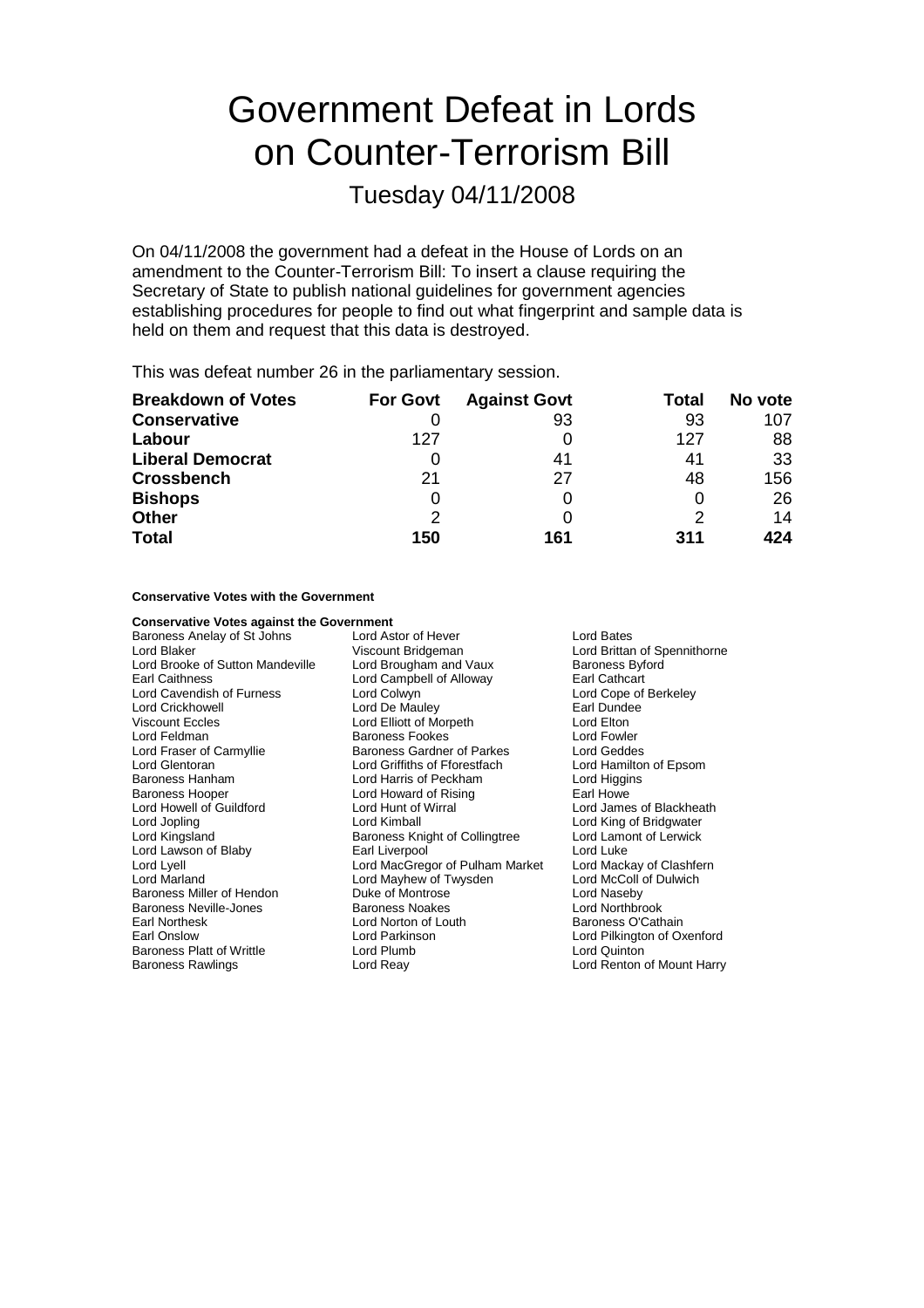Lord Wade of Chorlton

Lord Roberts of Conwy **Baroness Seccombe** Earl Selborne<br>
Lord Selsdon **Baroness Sharples** Earl Selborne Earl Selborne Lord Selsdon **Examples**<br>
Lord Shaw of Northstead<br>
Lord Sheikh Baroness Shephard of Northwold Lord Skelmersdale Baroness Shephard of Northwold Lord Soulsby of Swaffham Prior Lord Stewartby **Lord Strathclyde**<br>
Lord Swinfen **Lord Trefoarne** Lord Trefoarne **Baroness Trump** Lord Swinfen Lord Trefgarne Baroness Trumpington Lord Vinson<br>Baroness Warsi **Lord Waddington**<br>Baroness Warsi **Baroness Wilcox** 

**Labour Votes with the Government** Lord Adonis Lord Anderson of Swansea Baroness Andrews Lord Archer of Sandwell Lord Bach Lord Barnett Lord Bilston Baroness Blood Lord Borrie Lord Boyd of Duncansby Lord Bragg Lord Brett Lord Brooke of Alverthorpe Lord Brookman Lord Brooks of Tremorfa Lord Campbell-Savours<br>
Lord Clinton-Davis<br>
Baroness Cohen of Pimlico Lord Clinton-Davis **Baroness Cohen of Pimlico** Lord Corbett of Castle Vale<br>
Baroness Corston Lord Cunningham of Felling Lord Darzi of Denham Lord Davidson of Glen Clova Lord Dixon Lord Dubs Lord Elder Lord Evans of Parkside **Baroness Farrington of Ribbleton** Lord Faulkner of Worcester<br>Lord Filkin Lord Foster of Bishop Auckl Lord Fyfe of Fairfield **Baroness Gale** Calle Lord Gavron<br>Baroness Gibson of Market Rasen Lord Gilbert **Callet Container Baroness Goudie** Baroness Gibson of Market Rasen Lord Gilbert Baroness Goudie<br>
Lord Gould of Brookwood Baroness Gould of Potternewton Lord Graham of Edmonton Lord Griffiths of Burry Port Lord Grocott Lord Harrison Lord Hart of Chilton **Lord Haskel Lord Haskel Lord Haskel** Baroness Hollis of Heigham Baroness Hilton of Eggardon Baroness Hollis of Heigham Lord Howarth of Newport<br>Baroness Howells of St Davids Lord Howie of Troon Lord Hoyle Lord Hoyle Baroness Howells of St Davids Lord Howie of Troon Troon Lord Hoyle<br>Lord Hughes of Woodside Lord Hunt of Kings Heath Lord Irvine of Lairg Lord Hughes of Woodside<br>Baroness Jay of Paddington Lord Judd Lord Kirkhill Lord Layard Lord Lea of Crondall **Lord Lea Conduct Lord Leitch** Lord Lord Mackenzie of Framwellgate<br>
Lord MacKenzie of Culkein **Baroness Massev of Darwen** Lord Maxton Baroness McIntosh of Hudnall Lord McIntosh of Haringey<br>
Lord Mitchell<br>
Lord Moonie Baroness Morgan of Drefelin Lord Morris of Handsworth Lord Morris of Aberavon Baroness Morris of Yardley Lord Parekh Lord Patel of Bradford Lord Patel of Blackburn Lord Ponsonby of Shulbrede Baroness Prosser Controller and Prys-David Ponsonby of Shulbrede Baroness Prosser Lord Prys-David Prys-David Prys-David Prys-David Prys-David Prys-David Prys-David Prys-David Prys-David Prys-Davi Lord Puttnam<br>
Baroness Ramsay of Cartvale Baroness Rendell of Babergh Lord Richard<br>
Baroness Remsay of Cartvale Baroness Rendell of Babergh Lord Richard Baroness Ramsay of Cartvale Baroness Rendell Carty Rendell Baroness Rendell Cord Rowlands Lord Sawyer Lord Sheldon Viscount Simon Lord Smith of Leigh **Baroness Smith of Gilmorehill** Lord Strabolgi<br>Baroness Taylor of Bolton **Baroness Lord Temple-Morris** Baroness Thornton Baroness Taylor of Bolton Lord Temple-Morris **Baroness Thornton Coronal Coronal Coronal Coronal Coronal Coronal**<br>Coronal Lord Truscott Lord Truscott Lord Tunnicliffe Lord Tomlinson **Lord Truscott** Lord Truscott Lord Tunnicliffe<br>
Baroness Turner of Camden **Baroness Wall of New Barnet** Baroness Warwick of Undercliffe Lord Wedderburn of Charlton Baroness Wilkins Lord Williams of Elvel Lord Winston Lord Young of Norwood Green

Lord Bernstein of Craigweil Lord Cunningham of Felling Lord Darzi of Denhar<br>
Lord Davies of Oldham Lord Davies of Coitv Baroness Ford <sup>T</sup><br>
Baroness Gale<br>
Lord Gavron<br>
Lord Gavron Baroness Gould of Potternewton Lord Graham Cord Graham Lord Graham of Edmonton Baroness Cord Harrison Lord Jones **Baroness Jones of Whitchurch** Baroness Massey of Darwen<br>
Lord McKenzie of Luton<br>
Lord McKenzie of Luton Lord Moonie **Baroness Morgan of Huyton**<br>
Lord Morris of Handsworth **Baroness Morgan of Aberavon** Baroness Pitkeathley **Lord Plant of Highfield**<br> **Baroness Prosser Lord Prvs-Davies** Lord Rowlands **Baroness Royall of Blaisdon**<br>
Lord Sheldon **Baroness Royall of Blaisdon** Baroness Wall of New Barnet Baroness Warwick<br>
Lord West of Spithead Baroness Whitaker

**Labour Votes against the Government**

**Liberal Democrat Votes with the Government**